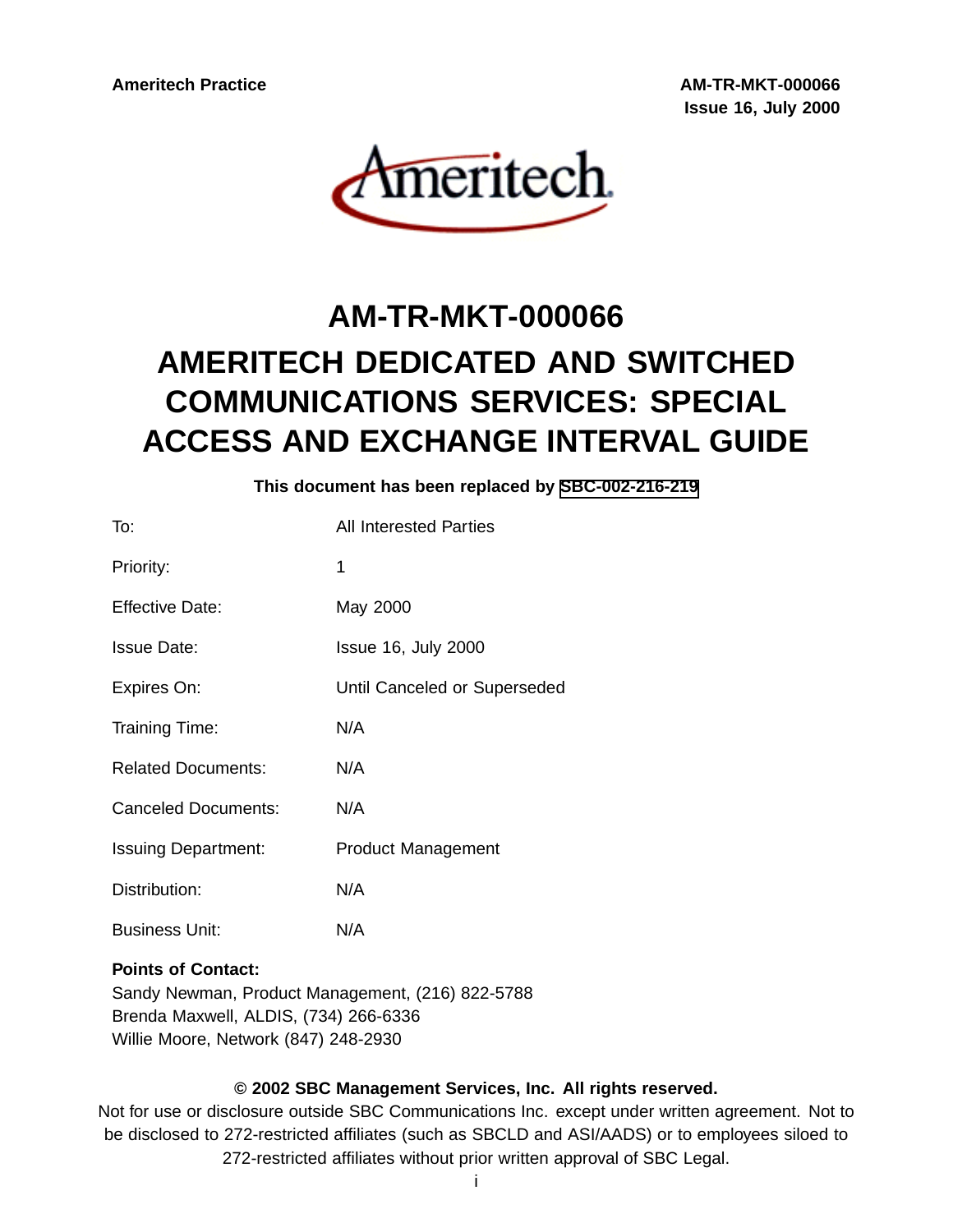# **Author(s):**

Sandy Newman

## **© 2002 SBC Management Services, Inc. All rights reserved.**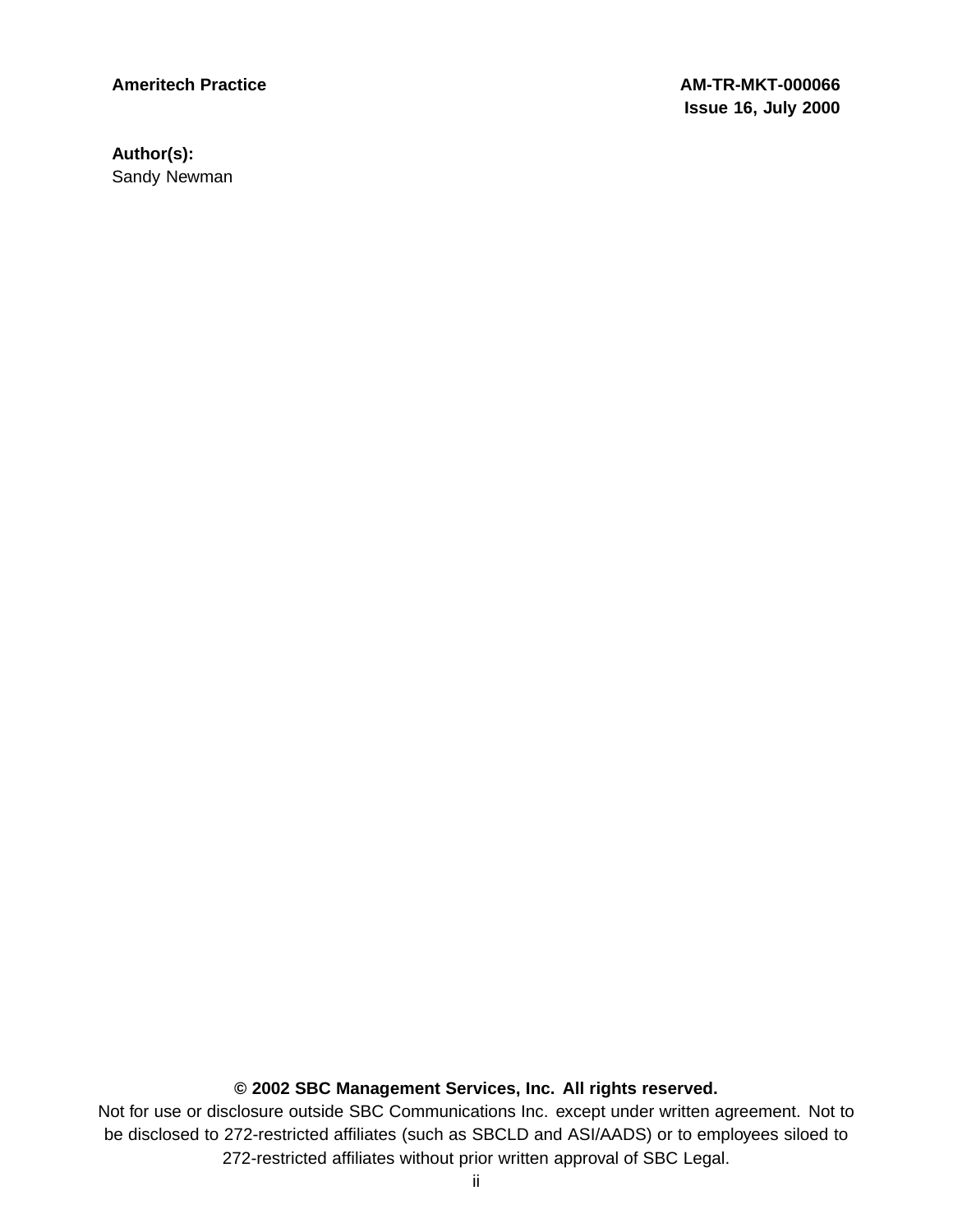**Ameritech Practice AM-TR-MKT-000066**

# **Table of Contents GENERAL** 1

# **© 2002 SBC Management Services, Inc. All rights reserved.**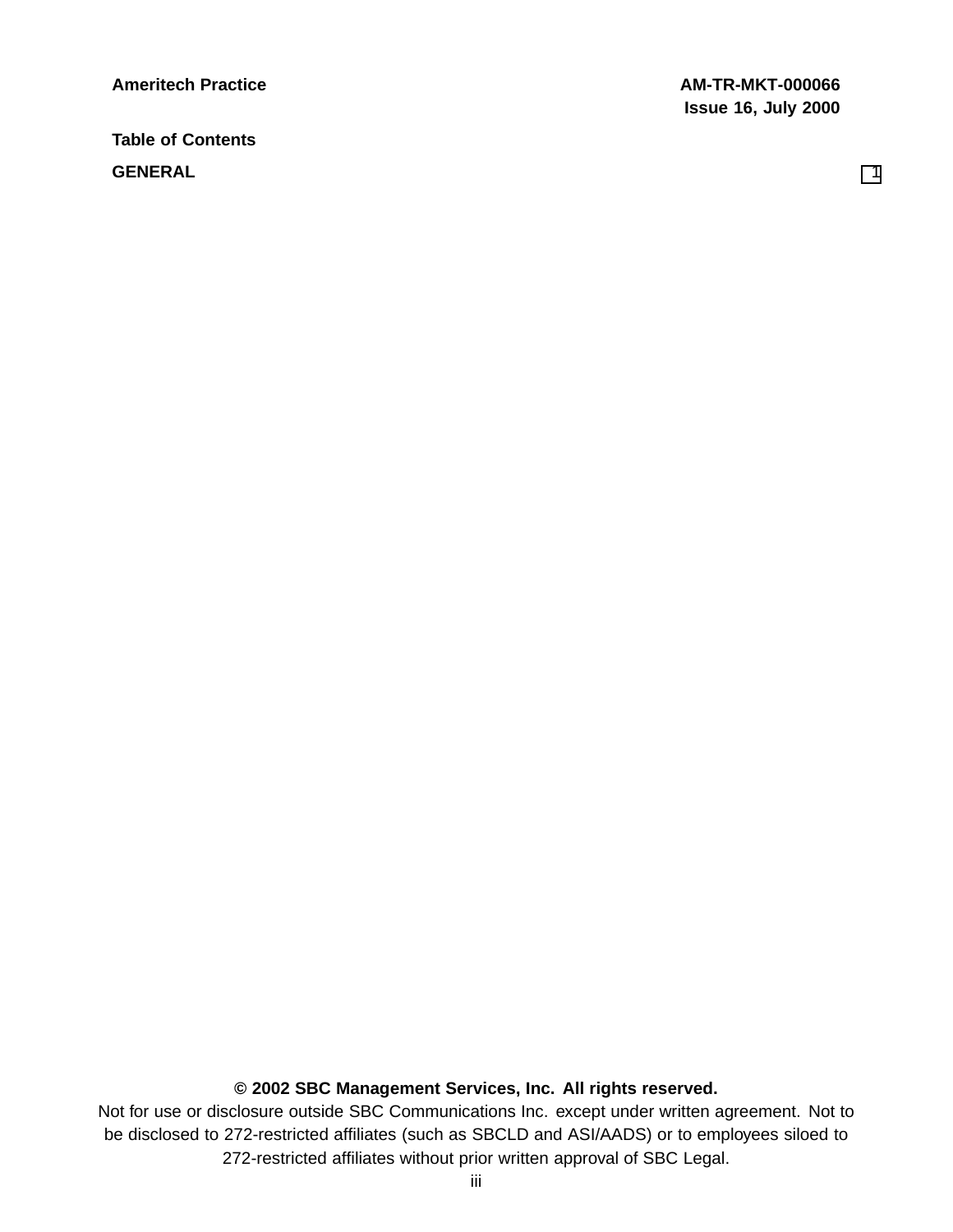This page intentionally blank.

# **© 2002 SBC Management Services, Inc. All rights reserved.**